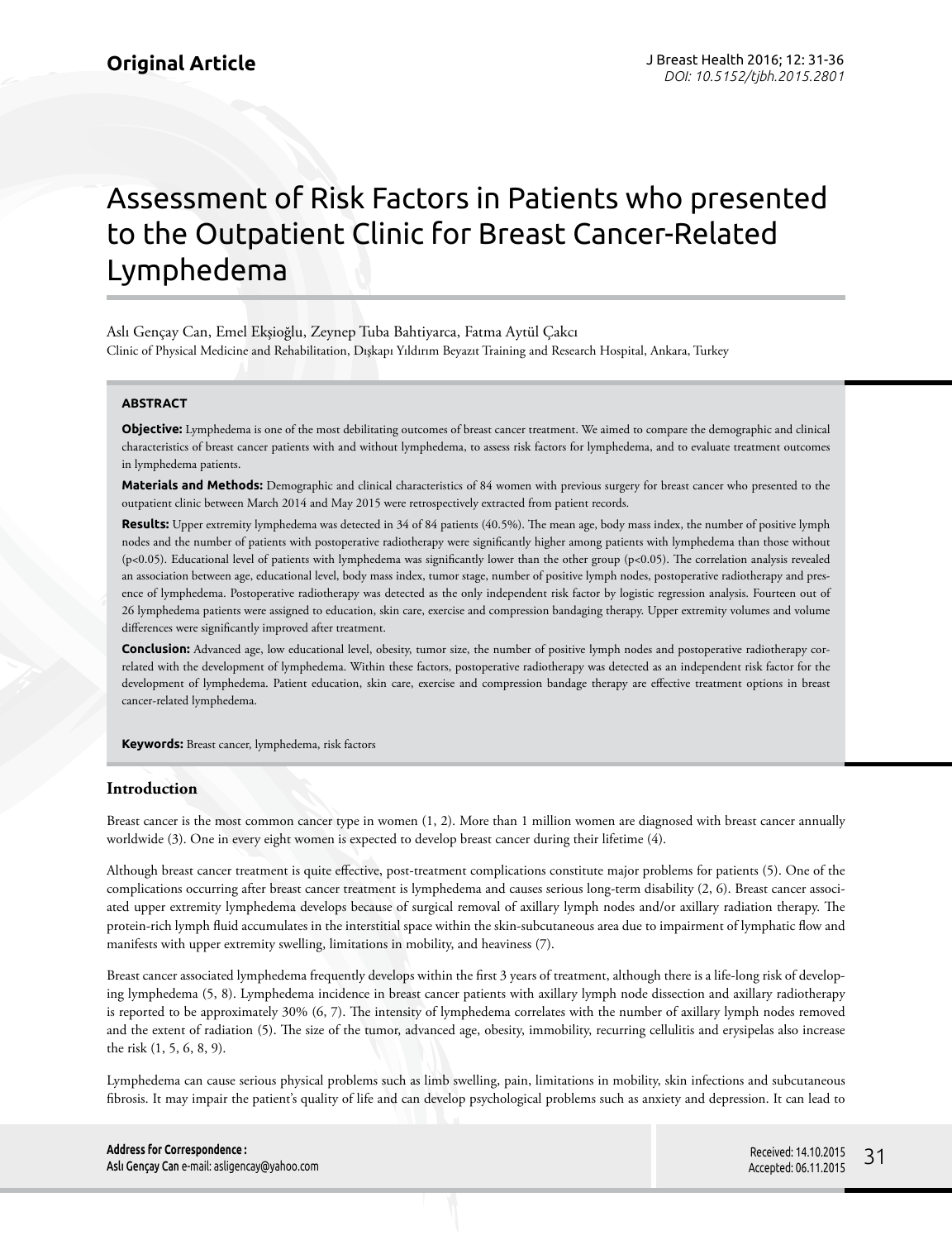social isolation and delays in time to return to work. That is why, the prevention, early diagnosis and treatment of lymphedema are significant issues (10).

The diagnosis of lymphedema is usually based on history and physical examination. It is often unilateral (5). Although it can affect the complete arm, it can be localized to the hand, forearm or the upper arm (8). Initially the edema is soft with pitting, while it progresses to a solid edema in time with subcutaneous fibrosis that develops due to inflammation (5). Girth and/or volume measurements are important in physical examination. The most commonly used diagnostic method is girth measurements. Ideally, circumference measurements should be made in the preoperative period and compared with measurements made at regular intervals in the postoperative period, and a difference above 2 cm should be considered as lymphedema. However, since this is not often possible, the postoperative difference between two arm circumferences above 2 cm is regarded as lymphedema. The most accurate measurement technique is the water displacement technique. This technique measures the volume of water that overflows when the arm is submerged in a container filled with water. If the difference between the two arms is greater than 10% or 200 ml then it is regarded as lymphedema (8).

Lymphedema is a disease that can be controlled, but cannot be cured (2). The most accepted lymphedema treatment method is complete decongestive therapy (CDT). CDT is designed to reduce limb volume and to maintain skin health (2, 5, 11). The treatment program consists of two phases of intensive phase (phase 1) and self-management phase (phase 2). The intensive phase is expected to decrease lymphedema volume with a 2-4 week treatment program. The intensive phase includes manual lymph drainage, multi-layer short stretch compression bandaging, patient education, skin care and exercise. The selfmanagement phase is aimed to protect the volume reduction that was obtained in the intensive phase. This phase includes self-massage, compression garments, skin care, patient education and exercise, and lasts for a lifetime (2, 10).

Once lymphedema develops, it requires lifelong monitoring and treatment, without offering cure. Therefore, it is important to inform patients on the issue and prevent lymphedema. This study aimed to compare the demographic and clinical characteristics of breast cancer patients with and without lymphedema, to assess risk factors for lymphedema, and to evaluate treatment outcomes in lymphedema patients.

## **Material and Methods**

Demographic and clinical characteristics of 84 women with previous surgery for breast cancer who presented to the outpatient lymphedema clinic between March 2014 and May 2015 were retrospectively extracted from patient records. An approval was obtained from the hospital ethics committee.

The demographic characteristics, history on breast cancer and its treatment, co-morbidities, bilateral upper extremity circumference measurements and bilateral upper limb volume values based on girth measurements were evaluated in all patients with breast cancer who presented to our lymphedema outpatient clinics. The circumference measurements were made at the level of the metacarpophalengeal joint, wrist (proximal ulnar styloid), as well as 10 cm proximal and distal to the lateral epicondyle. The volumes were measured by using (12). Patients with at least 2 cm difference between the two upper extremities in at least one level and/or at least a 10% difference between the two upper limb volumes were considered as lymphedema. The stage of lymphedema, severity and follow-up data during followup in patients with lymphedema were evaluated. For staging; Stage 1: soft edema with pitting, is reduced temporarily by limb elevation (reversible lymphedema), Stage 2: edema is harder and non-pitting, it does not regress with limb elevation (irreversible lymphedema), Stage 3: lymphedema is advanced, elephantiasis, massive hyperkeratosis and ulceration may occur (irreversible lymphedema). For severity, the lymphedema was considered as mild if the difference between the circumferences between two arms was <3 cm, moderate if between 3-5 cm, and as severe if >5 cm.

At our lymphedema outpatient clinic, patients with breast cancer surgery are evaluated and informed about lymphedema, the issues they should pay attention to in order to prevent lymphedema (eg avoiding trauma, compression, infection, barotrauma, heat and cold, and weight gain) are explained, early symptoms of lymphedema are taught (tightening of clothes, heaviness, redness, numbness and tingling), skin care is emphasized (using neutral pH soap and moisturizer, avoiding cuts, scratches and ingrown nails, keeping fingers and skin folds clean and dry), and the relevant exercises are taught. A multi-layer short-stretch compression bandaging is applied to patients identified to have upper extremity lymphedema as part of phase 1 treatment in addition to the issues mentioned above (education, exercise, skin care). The compression bandage is applied in our clinic on a daily basis and stays on for 23 hours in the extremities. Limb circumference measurements are made on a weekly basis, and the patient is switched to maintenance therapy with compression garment as soon as a plateau in reduction is reached. Patients are recommended to wear a tailor-made, one-piece, class 2-compression garment to the entire arm and hand during the day and asked to remove it during the night. After switching to compression garments, patients are followed-up at our clinic in every 3 months during the first year.

## **Statistical analysis**

The demographic and clinical characteristics of patients with and without lymphedema had a non-homogeneous distribution, and the intergroup differences were evaluated by the non-parametric Mann-Whitney U test and chi square test. The Spearman correlation coefficient (r) was used to determine factors associated with lymphedema. r 0-0.25 was regarded as no correlation, 0:25 to 0:50 as weak-to-moderate correlation, 0.50-0.75 as strong correlation, and 0.75-1 was regarded as a very strong correlation. Logistic regression analysis was made after correlation analysis to identify independent risk factors for lymphedema. The changes in pre- and post- treatment upper extremity volumes and volume differences between the two upper extremities in patients with lymphedema were evaluated with the non-parametric Wilcoxon test. The data were transferred to the electronic environment and were evaluated with the SPSS 13.0 for Windows (SPSS, Inc.; Chicago, IL, USA) software. Statistical significance was set at p<0.05.

### **Results**

32 geometrical volume formulas based on circumference measurements mass index was 29.4±6.5 kg/m². 86.7% of the patients were right-The mean age of the 84 patients was 53.2±10.2 years, and their mean duration of education was 7.2±4.2 years. 70 percent of the patients were housewives, 20% were employed and 6% were retired. 73.3% of the patients were married while 26.7% were single. The mean body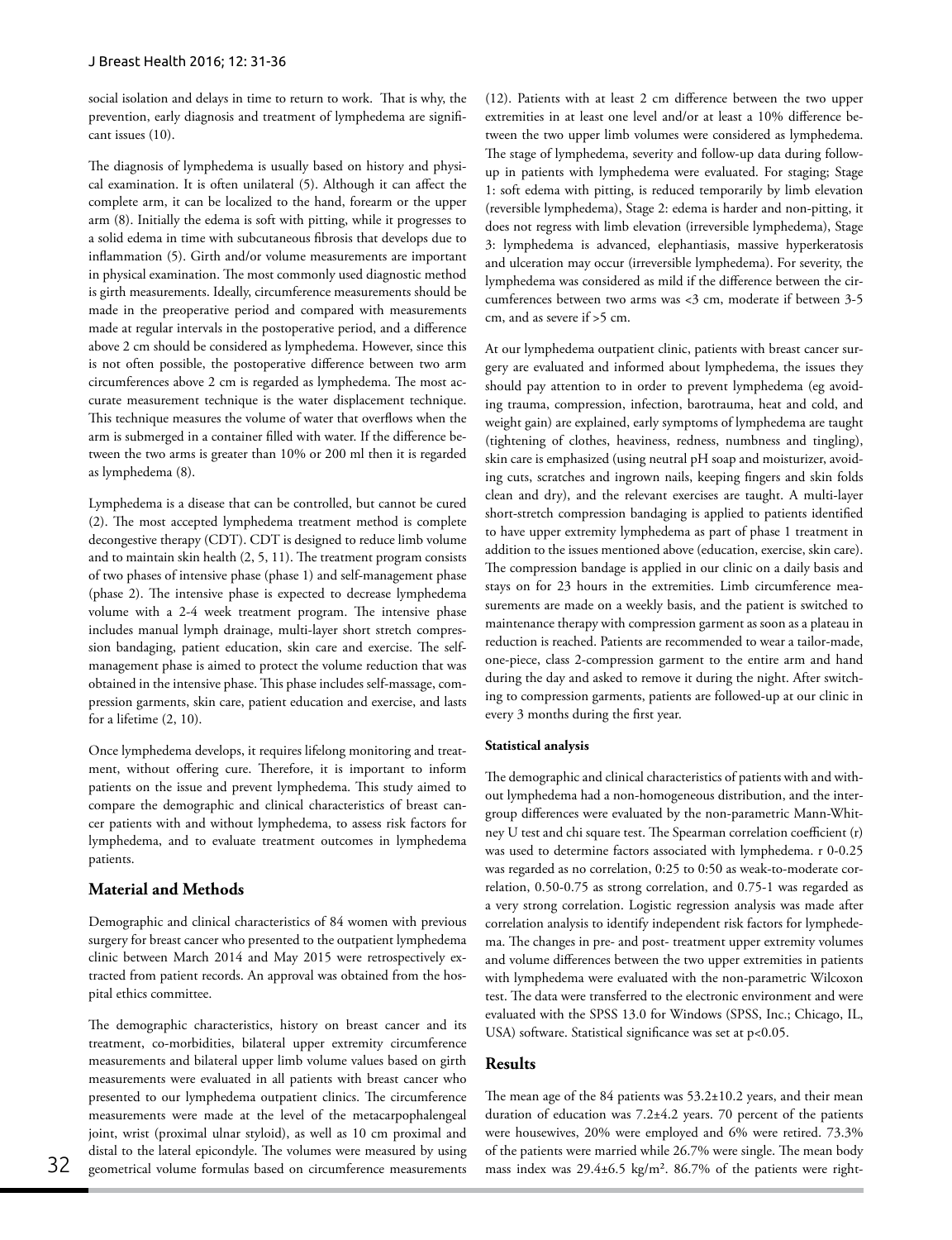handed. 31.7% of patients had hypertension, 15% thyroid disease, 13.3% diabetes mellitus, 6.7% chronic obstructive pulmonary disease, and 1.7% had coronary artery disease. 48.3% of patients underwent left-sided breast surgery, 46.7% had surgery on the right side, and 5% had bilateral disease. Eighty-five percent of patients underwent modified radical mastectomy, while the remaining 15% underwent breast conserving surgery and axillary lymph node dissection. 95% of patients had invasive ductal carcinoma, 3.3% papillary carcinoma and 1.7% tubular carcinoma. In the postoperative period, 71.7% of patients received chemotherapy, 55% received radiotherapy and 58.3% hormonal therapy. The mean period between the date of surgery and the study was 35.7±49.3 months.

Lymphedema was detected in at least one upper extremity in 34 out of 84 patients (40.5%). The average duration of swelling in patients with lymphedema was 27.8±39 months. 33 patients (97.1%) had lymphedema in one upper limb while 1 (2.9%) patient had involvement of both upper extremities. In 19 of the 34 patients with lymphedema (55.9%), lymphedema developed in the dominant upper extremity. Ten patients (29.4%) had stage 1, 22 patients (64.7%) stage 2, and 2 patients (5.9%) had stage 3 lymphedema. The severity of lymphedema was mild in 8 patients (23.5%), moderate in 13 patients (38.2%) and severe in 13 patients (38.2%). None of the patients had a family history of lymphedema. None of the patients had skin involvement (cellulitis, papillomatosis, hyperkeratosis).

The mean age, body mass index, the period between the date of surgery and the study, number of metastatic lymph nodes and number of patients with postoperative radiotherapy was significantly higher in the group with lymphedema than the group without  $(p<0.05)$ . The mean education duration of patients with lymphedema was significantly lower than that of patients without (p<0.05). There was no difference between the groups in terms of occupation, marital status, dominant limb side, co-morbidity, breast cancer type and stage, breast cancer surgery, number of removed axillary lymph nodes, number of patients with postoperative chemotherapy and hormonal therapy (p>0.05). Demographic and clinical characteristics of patients with and without lymphedema have been presented in detail in Table 1.

Correlation analysis revealed weak-to-moderate association between lymphedema and age, education duration, body mass index, cancer stage, number of positive lymph nodes and postoperative radiotherapy (r=0.25-0.40; p<0.05). There was no correlation between lymphedema and number of removed lymph nodes and postoperative chemotherapy (r=0:14 to 0:18 p>0.05). The only independent risk factor was determined as postoperative radiotherapy by logistic regression analysis (OR: 7:09, p=0.04). Correlation analysis and logistic regression analysis results are shown in detail in Table 2 and Table 3, respectively.

Thirteen out of the 34 lymphedema patients (38.2%) did not attend treatment despite recommendations. Four patients (11.8%) did not accept the daily treatment due to transportation problems. Two patients (5.9%) were scheduled for treatment after completion of chemotherapy. Radial, median and ulnar neuropathy due to unilateral lymphedema compression was detected in one patient (2.9%) who was admitted for an inpatient treatment program. Fourteen patients (41.2%) were enrolled in the outpatient treatment program. The multi-layer short-stretch compression bandaging was applied daily for a mean of 4.5±1.2 weeks in patients who received outpatient treatment. The upper extremity volumes with lymphedema, and volume differences between the two upper limbs significantly decreased after **33** attached a structure of the structure  $33$ 

## Table 1. Demographic and clinical features of patients with and without lymphedema

|                                                              | <b>Patients with</b><br>Lymphedema | <b>Patients Without</b><br>Lymphedema |          |  |
|--------------------------------------------------------------|------------------------------------|---------------------------------------|----------|--|
|                                                              | (n=34)                             | (n=50)                                | p        |  |
| Age (year)                                                   | $56.6 \pm 10.7$                    | $50.9 + 11.5$                         | $0.01*$  |  |
| Education duration (year)                                    | $6.2 + 4$                          | $8.2 + 4.6$                           | $0.04*$  |  |
| Dominant hand (n, %)                                         |                                    |                                       |          |  |
| Right                                                        | 28 (%82.3)                         | 42 (%84)                              | 0.72     |  |
| Left                                                         | 6(%17.7)                           | 8(%16)                                |          |  |
| Occupation (n, %)                                            |                                    |                                       |          |  |
| Housewife                                                    | 26 (%76.5)                         | 33 (%66)                              |          |  |
| Employed                                                     | 6(%17.6)                           | 11 (%22)                              | 0.25     |  |
| Retired                                                      | 2(%5.9)                            | 6(%12)                                |          |  |
| Marital status (n, %)                                        |                                    |                                       |          |  |
| Married                                                      | 23 (%67.6)                         | 35 (%70)                              | 0.51     |  |
| Single                                                       | 11 (%32.4)                         | 15 (%30)                              |          |  |
| Co-morbidity (n, %)                                          |                                    |                                       |          |  |
| Hypertension                                                 | 12 (%35.3)                         | 18 (%36)                              | 0.06     |  |
| <b>Diabetes</b>                                              | 4 (%11.7)                          | 4(%8)                                 | 0.72     |  |
| <b>COPD</b>                                                  | 2 (%5.9)                           | 2(%4)                                 | 1.00     |  |
| Thyroid disease                                              | 5(%14.7)                           | 4(%8)                                 | 0.48     |  |
| <b>CAD</b>                                                   | 0                                  | 0                                     |          |  |
| $BMl$ (kg/m <sup>2</sup> )                                   | $31.4 \pm 6.6$                     | $27.5 \pm 5.1$                        | $0.003*$ |  |
| Period between the date<br>of surgery and the study (months) | $62.1 \pm 59.6$                    | $18.5 \pm 26.1$                       | $0.000*$ |  |
| Breast cancer location (n, %)                                |                                    |                                       |          |  |
| Right                                                        | 13 (%38.2)                         | 26 (%52)                              |          |  |
| Left                                                         | 19 (%55.9)                         | 22 (%44)                              | 0.24     |  |
| <b>Bilateral</b>                                             | 2(%5.9)                            | 2(%4)                                 |          |  |
| Breast cancer type (n, %)                                    |                                    |                                       |          |  |
| Invasive ductal carcinoma33 (%97.1)<br>48 (%96)              |                                    |                                       |          |  |
| Tubular carcinoma                                            | 1 (%2.9)                           | 0                                     | 0.66     |  |
| Papillary carcinoma                                          | 0                                  | 2(%4)                                 |          |  |
| Breast cancer stage (n, %)                                   |                                    |                                       |          |  |
| Stage 1                                                      | 7 (%20.6)                          | 11 (%22)                              |          |  |
| Stage 2                                                      | 17 (%50)                           | 20 (%40)                              |          |  |
| Stage 3                                                      | 10 (%29.4)                         | 17 (%34)                              | 0.07     |  |
| Stage 4                                                      | 0                                  | 2(%4)                                 |          |  |
| Breast cancer surgery (n, %)                                 |                                    |                                       |          |  |
| <b>MRM</b>                                                   | 30 (%88.3)                         | 44 (%88)                              | 1.00     |  |
| <b>BCS+ALND</b>                                              | 4 (%11.7)                          | 6(%12)                                |          |  |
| Postoperative CT (n, %)                                      | 29 (%85.3)                         | 35 (%70)                              | 0.11     |  |
| Postoperative RT (n, %)                                      | 27 (%79.4)                         | 20 (%40)                              | $0.000*$ |  |
| Postoperative HT (n, %)                                      | 23 (%67.6)                         | 28 (%56)                              | 0.29     |  |

COPD: chronic obstructive pulmonary disease; CAD: coronary artery disease; BMI: body mass index; MRM: modified radical mastectomy; BCS+ALND: breast conserving surgery+ axillary lymph node dissection; CT: chemotherapy; RT: radiotherapy; HT: hormonotherapy

\*statistically significant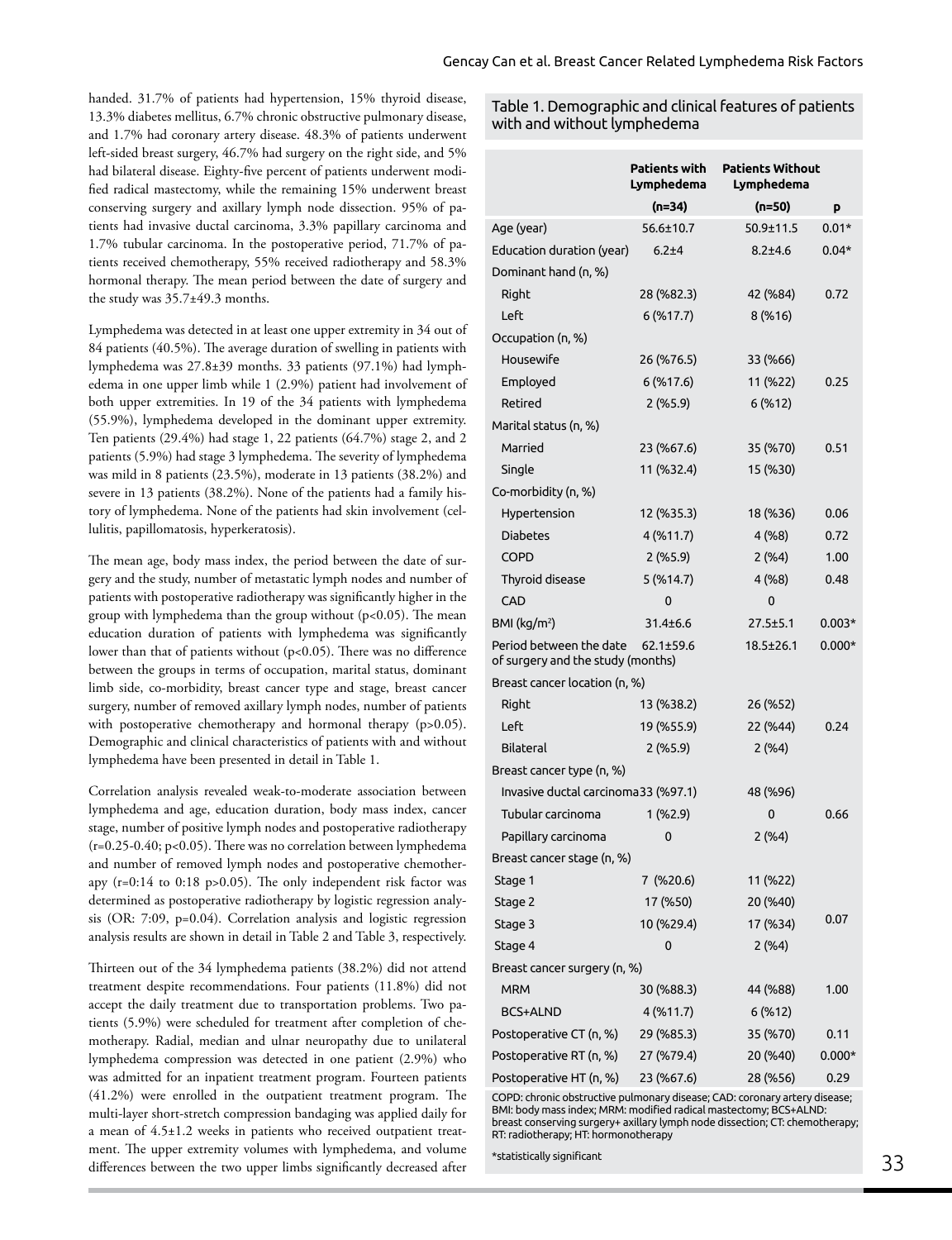#### Table 2. Correlation analysis between the presence of lymphedema and relevant factors

|                           | г<br>(Spearman correlation<br>coefficient) | p        |
|---------------------------|--------------------------------------------|----------|
| Age                       | 0.27                                       | $0.015*$ |
| <b>Education duration</b> | 0.25                                       | $0.04*$  |
| Body mass index           | 0.32                                       | $0.003*$ |
| Tumor size                | 0.27                                       | $0.04*$  |
| Number of excised LNs     | 0.14                                       | 0.37     |
| Number of positive LNs    | 0.37                                       | $0.009*$ |
| Postoperative CT          | 0.18                                       | 0.11     |
| Postoperative RT          | 0.40                                       | $0.000*$ |

LN: lymph node; CT: chemotherapy; RT: radiotherapy

\*statistically significant

Table 3. Logistic regression analysis results on factors related to the presence of lymphedema

| OR (%95 CI)       | p       |
|-------------------|---------|
| $1.05(0.98-1.14)$ | 0.15    |
| $0.92(0.74-1.14)$ | 0.47    |
| $1.14(0.97-1.33)$ | 0.09    |
| 1                 | 0.68    |
| 1.21 (0.99-1.48)  | 0.06    |
| 7.09 (1.03-48.94) | $0.04*$ |
|                   |         |

LN: lymph node; RT: radiotherapy; OR: Odds ratio; CI: confidence interval \*statistically significant

treatment as compared to the pre-treatment values (p<0.05). Pre- and post-treatment evaluations of upper limb volumes are presented in Table 4.

## **Discussion and Conclusions**

The survival rate in breast cancer is increasing with advances in treatment. However, the morbidity rate is also increasing with the more aggressive treatment approaches (13). Upper extremity lymphedema is one of the most important morbidities developing after breast cancer treatment. In the long term, it poses serious physical and psychological consequences for the patients (11, 14, 15). Lymphedema is a chronic, progressive disease. As there is no cure; its prevention, early diagnosis and treatment are significant (10). We retrospectively evaluated the demographic and clinical characteristics as well as clinical differences between those with and without lymphedema, and response to treatment among breast cancer patients who were evaluated at our lymphedema outpatient clinic, which was established for this particular reason.

The vast majority of patients with and without lymphedema had undergone unilateral breast surgery (92.3% and 94.1%, respectively). In both groups, the most common tumor type was invasive ductal 34 carcinoma (94.1% in those with lymphedema and 96.2% in those This rate in our study is consistent with the literature (6, 7).

Table 4. The differences in pre- and post-treatment arm volumes and volume differences between the two arms in patients with lymphedema (mean value ± standard deviation)

|                                           | <b>Pre-treatment</b> | <b>Post-treatment</b> | D        |
|-------------------------------------------|----------------------|-----------------------|----------|
| Arm volume with<br>lymphedema (mL)        | 184.9+44.3           | 163.9+41.8            | $0.001*$ |
| Volume difference<br>between two arms (%) | $32.4 + 22.5$        | 20 2+18 6             | n nnn*   |
| *statistically significant                |                      |                       |          |

without). The rate of patients with modified radical mastectomy was 84.6% in the group of patients with lymphedema, while it was 85.3% in patients without lymphedema. The remaining patients in both groups had undergone breast conserving surgery and axillary lymph node dissection. Patients with and without lymphedema were similar in terms of demographic and clinical characteristics.

In the literature, the development of breast cancer related lymphedema was associated with advanced age, lower educational level, tumor size (tumor stage), the number of removed lymph nodes, the number of positive lymph nodes, and recurrent episodes of cellulitis (1, 5, 6, 8, 9). The mean age of patients and the number of positive lymph nodes in patients with lymphedema was significantly higher in our study as compared to those without lymphedema. Educational level was significantly lower in patients with lymphedema. The most common tumor stage was stage 2 in both groups, and there was no significant difference between the two groups in terms of tumor stage or the number of lymph nodes removed. There were no history or physical findings of cellulitis in both groups. Compatible with the literature; older age, lower education level, advanced tumor stage and the number of positive lymph nodes were associated with the development of lymphedema. The logistic regression analysis revealed that none of these factors was independent risk factors. This result was attributed to the limited number of patients in our study.

Currently, the correlation between body mass index and lymphedema is well defined (16, 17). A high body mass index leads to chronic venous insufficiency and impair lymphatic return, thereby result in lymphedema (16). A body mass index above 30 kg/m² increases the risk of lymphedema (18). In our study, the mean body mass index of patients with lymphedema was above 30 kg/m² and was significantly higher than those without lymphedema. In accordance with the literature, a positive correlation was identified between the development of lymphedema and body mass index. However, it was not identified as an independent risk factor on logistic regression analysis. The limited number of patients, as mentioned earlier, may have led to such a result.

Breast cancer related upper extremity lymphedema is associated with breast cancer treatment (5, 8). In the literature, the prevalence of lymphedema following axillary lymphadenectomy and axillary radiotherapy is reported as approximately 30%, although varying between 24% and 49%. The difference in rates are related to the extent of axillary surgery and radiotherapy, different assessment methods, lack of standardization in diagnostic criteria, and differences in postoperative follow-up periods (6, 7, 19). In our study, 40.5% of patients who presented to our clinic with breast cancer were found to have upper extremity lymphedema.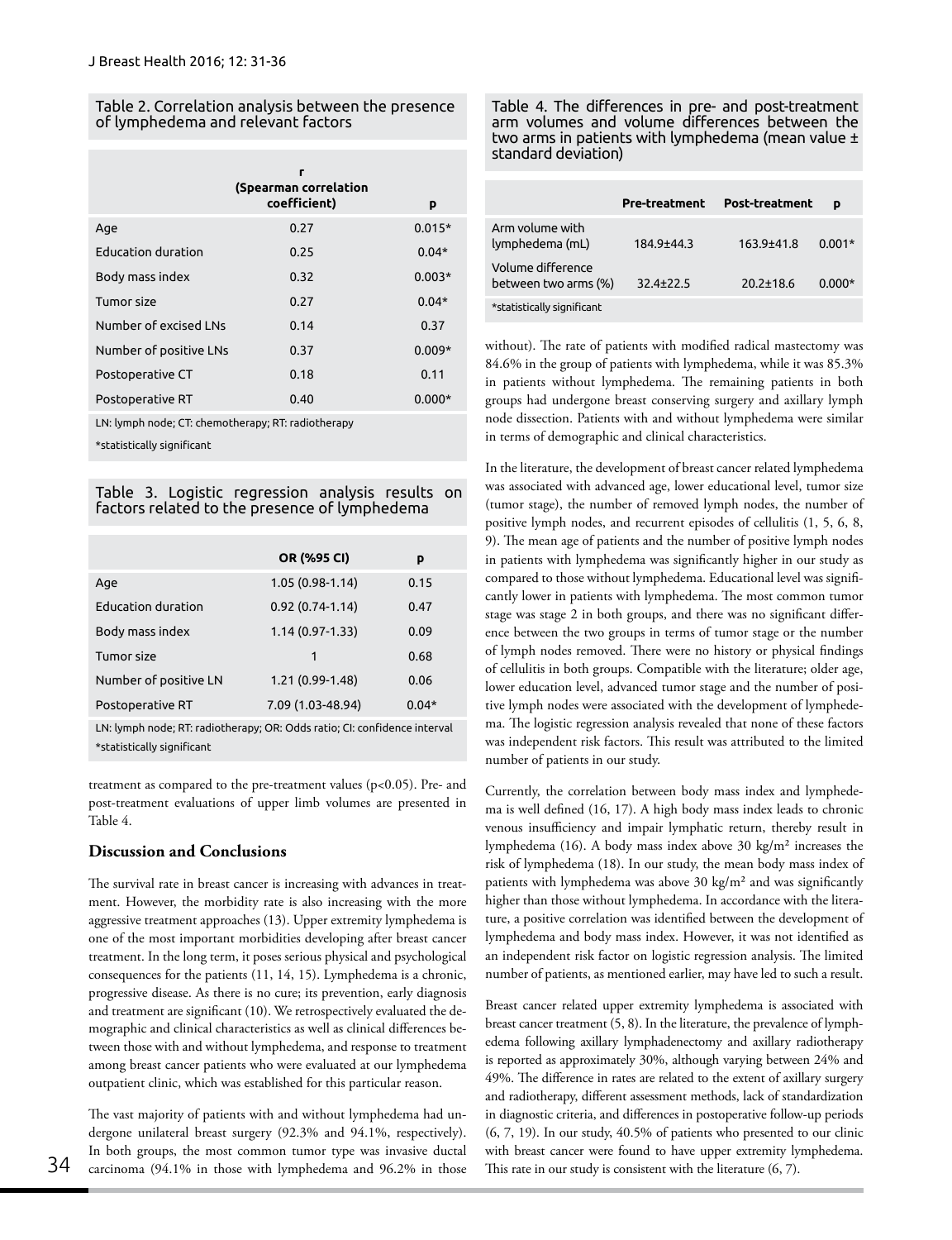Although there is a lifetime risk of developing breast cancer related lymphedema, approximately 80% of the cases occur within the first 3 years after treatment (5, 8, 19). In our study, lymphedema was detected at a mean of 5 years after breast surgery. This difference was thought to result from being overlooked by clinicians, lack of awareness among patients and limited number of lymphedema treatment centers in our country that lead to delays in both diagnosis and treatment of such patients.

Axillary radiotherapy may cause fibrosis in the lymph vessels and lymph nodes, disrupt lymphatic flow, and may trigger lymphedema (6). Similarly, postoperative chemotherapy may increase extracellular fluid volume with chronic inflammation, increase lymphatic load and result in lymphedema (20, 21). In our study, the rate of patients receiving postoperative radiotherapy was significantly higher in patients with lymphedema than those without. The rate of receiving chemotherapy was also higher in patients with lymphedema, but the difference was not statistically significant. Both postoperative radiotherapy and chemotherapy were associated with lymphedema, but only postoperative radiotherapy was determined as an independent risk factor in logistic regression analysis.

Complete decongestive therapy is the most accepted and widely used method in lymphedema treatment (22, 23). The most important component of CDT phase 1 treatment is short-stretch compression bandaging. Several studies showed that efficient and effective results could be obtained in mild and moderate lymphedema without MLD component (22, 24, 25). In our study, 14 patients were treated with phase 1 components including education, skin care, exercise, and daily multi-layer short-stretch compression bandaging. After an average of 4.5 weeks of treatment, the differences between the two upper-extremity circumferences and volumes significantly declined as compared to pre-treatment values. In their study on 35 patients with breast cancer related lymphedema, Johansson et al. (25) applied compression bandage and manual lymphatic drainage in 17, while applying compression bandaging alone in 18 patients for 3 weeks. At the end of treatment, a 26% volume reduction was achieved in patients with compression bandaging alone. They determined that there was a slightly increase in volume decrease with the addition of MLD to treatment, and stated that the maximum volume reduction in CBT treatment was achieved by the application of compression bandaging alone (25). In our study, the patient's upper limb volumes were decreased by 18.6% at the end of treatment. The low reduction rate in our study as compared to Johansson et al. (25) was attributed to the small number of patients and differences in patient assessment methods. Andersen et al. (22) used Class 2 compression garments, education, skin care and exercise without MLD and compression bandaging in 21 patients with breast cancer-related unilateral lymphedema, while they applied additional MLD to the other 21 patients. The limb volumes significantly decreased in both groups at the end of treatment; nevertheless, they emphasized that the addition of MLD did not have a significant contribution to volume reduction (22). We have also achieved a significant decline in our patients by compression therapy alone, without MLD component.

Patients treated for breast cancer have a life-long risk for lymphedema. Advanced age, lower education level, obesity, tumor size, number of positive lymph nodes and postoperative radiotherapy were detected as factors associated with lymphedema. Postoperative radiotherapy was identified as an independent risk factor for the development of lymphedema. Acceptable results are obtained in lymphedema treatment with patient education, skin care, exercise and compression therapy.

**Ethics Committee Approval:** Ethics committee approval was received for this study.

**Informed Consent:** Written informed consent was obtained from patients who participated in this study.

Peer-review: Externally peer-reviewed.

**Author Contributions:** Concept - A.G.C., E.E.; Design - A.G.C., Z.T.B.; Supervision - F.A.Ç., E.E.; Funding - Z.T.B., A.G.C.; Materials - Z.T.B, A.G.C.; Data Collection and/or Processing - A.G.C., Z.T.B., E.E., F.A.Ç.; Analysis and/or Interpretation - A.G.C.; Literature Review - A.G.C.; Writing - A.G.C.; Critical Review - A.G.C.

**Conflict of Interest:** No conflict of interest was declared by the authors.

**Financial Disclosure:** The authors declared that this study has received no financial support.

#### **References**

- 1. Marcos AL, Gaaied AE, Ayed FB, Hassen SB, Zervoudis S, Navrozoglou I, Pechlivani F, Iatrakis G. Lymphedema of the arm after surgery for breast cancer: new physiotherapy. Clin Exp Obs Gynecol 2012; 39:483-488. (PMID: 23444749)
- 2. Leal NF, Carrara HH, Vieira KF, Ferreira CH. Physiotherapy treatments for breast cancer-related lymphedema: a literature review. Rev Lat Am Enfermagem 2009; 17:730-736. (PMID: 19967225) **[\[CrossRef](http://dx.doi.org/10.1590/S0104-11692009000500021)]**
- 3. Mahamaneerat WK, Shyu CR, Stewart BR, Armer JM. Breast cancer treatment, BMI, post-op swelling/lymphoedema. J Lymphoedema 2008; 3:38-44. (PMID: 20657749)
- 4. Megens A, Harris SR. Physical therapist management of lymphedema following treatment for breast cancer: a critical review of its effectiveness. Phys Ther 1998; 78:1302-1311. (PMID: 9859949)
- 5. Tiwari P, Coriddi M, Salani R, Povoski SP. Breast and gynecologic cancer-related extremity lymphedema: a review of diagnostic modalities and management options. World J Surg Oncol 2013; 11:237. (PMID: 24053624) **[\[CrossRef](http://dx.doi.org/10.1186/1477-7819-11-237)]**
- 6. de Rezende LF, Rocha AVR, Gomes CS. Risk factors for breast cancer related lymphedema. J Vasc Bras 2010; 9:233-238.
- 7. Kim L. Jeon JY, Sung IY, Jeong SY, Do JH, Kim HJ. Prediction of treatment outcome with bioimpedance measurements in breast cancer related lymphedema patients. Ann Rehabil Med 2011; 35:687-693 (PMID: 22506192) **[\[CrossRef](http://dx.doi.org/10.5535/arm.2011.35.5.687)]**
- 8. Golshan M, Smith B. Prevention and management of arm lymphedema in the patient with breast cancer. J Support Oncol 2006; 4:381-386. (PMID: 17004511)
- 9. Sagen A, Karesen R, Risberg MA. Physical activity for the affected limb and arm lymphedema after breast cancer surgery. A prospective, randomized controlled trial with two years follow-up. Acta Oncol 2009; 48:1102- 1110. (PMID: 19863217) **[\[CrossRef](http://dx.doi.org/10.3109/02841860903061683)]**
- 10. Witty MF, Larouche K. Treatment of cancer-related secondary lymphedema. ETMIS 2011; 7:14-17.
- 11. Szuba A, Achalu R, Rockson SG. Decongestive lymphatic therapy for patients with breast carcinoma-associated lymphedema. A randomized, prospective study of a role for adjunctive intermittent pneumatic compression. Cancer 2002; 95:2260-2267. (PMID: 12436430) **[[CrossRef](http://dx.doi.org/10.1002/cncr.10976)]**
- 12. Sander AP, Hajer NM, Hemenway K, Miller AC. Upper-extremity volume measurements in women with lymphedema: a comparison of measurements obtained via water displacement with geometrically determined volume. Phys Ther 2002; 82:1201-1212. (PMID: 1244879)
- 13. Paiva DMF, Rodrigues VO, Cesca MG, Palma PV, Leite ICG. Prevalence of lymphedema in women undergoing treatment for breast cancer in a referral center in southeastern Brazil. BMC Womens Health 2013; 13:6. (PMID: 23406386) **[\[CrossRef](http://dx.doi.org/10.1186/1472-6874-13-6)]** 35